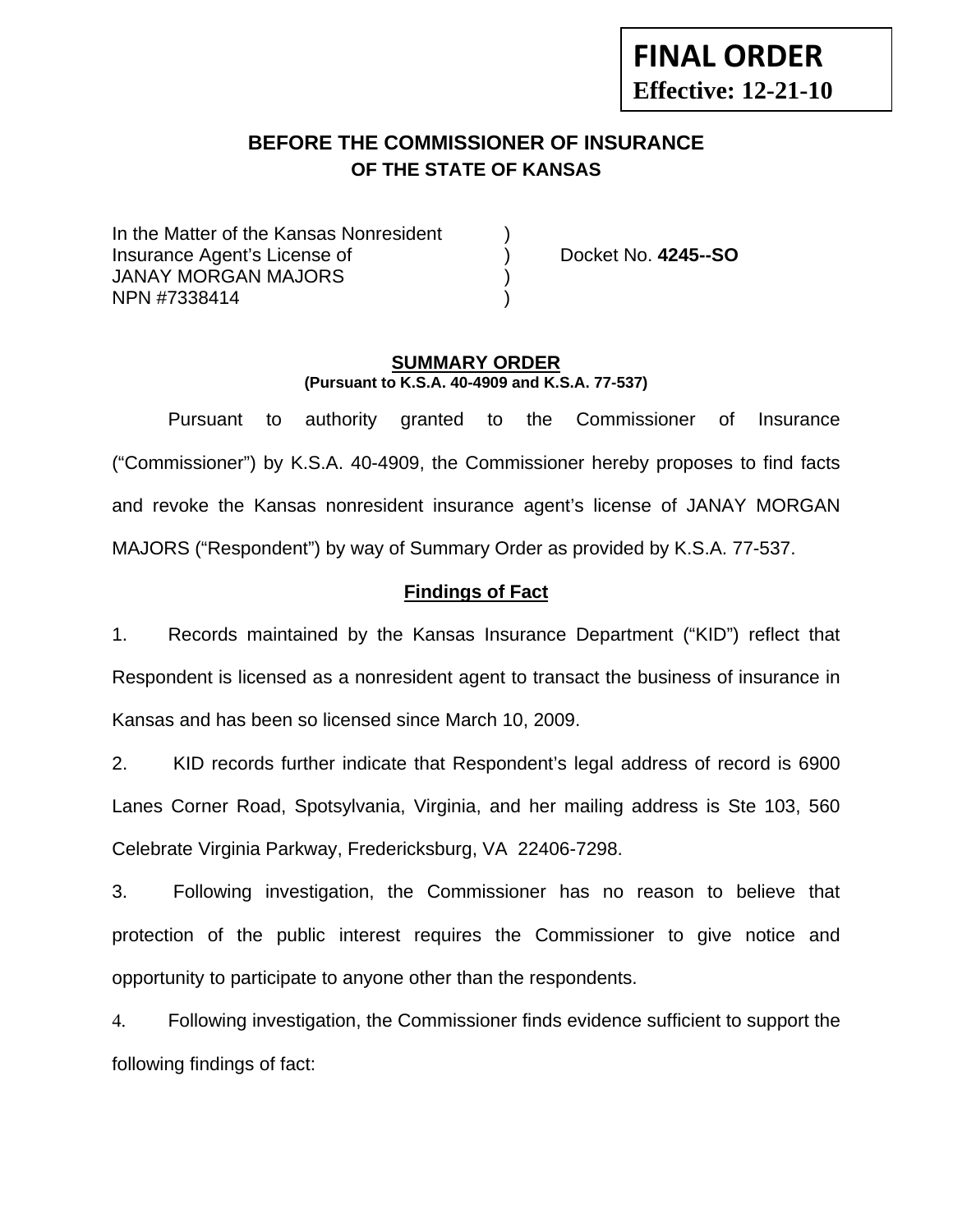5. Until her contract was terminated effective April 21, 2010, Respondent was appointed as an agent by GEICO.

6. Respondent submitted fraudulent medical documents related to an automobile claim she filed with GEICO on behalf of herself.

7. In a letter mailed to Respondent's address of record on November 5, 2010,

counsel for KID informed Respondent of the allegations contained in paragraphs 5 and

6 above and invited Respondent to reply within 15 business days if she disputed them.

8. To date, Respondent has not replied, and the letter has not been returned.

9. Thus, the facts are deemed undisputed.

## **Applicable Law**

10. K.S.A. 40-4909(a) provides, in relevant part:

"The commissioner may deny, suspend, revoke or refuse renewal of any license issued under this act if the commissioner finds that the applicant or license holder has. . .(2) Violated: (A) Any provision of chapter 40 of the Kansas Statutes Annotated, and amendments thereto, or any rule and regulation promulgated thereunder; . . . (8) Used any fraudulent, coercive, or dishonest practice, or demonstrated any incompetence, untrustworthiness, or financial irresponsibility in the conduct of business in this state or elsewhere. . . ." K.S.A. 40-4909(a).

11. K.S.A. 40-2,118 prohibits fraudulent insurance acts. A "fraudulent insurance act"

## includes

"an act committed by any person who, knowingly and with intent to defraud, presents, causes to be presented or prepares with knowledge or belief that it will be presented to or by an insurer, purported insurer, broker or any agent thereof, any written statement as part of, or in support of, . . . a claim for payment or other benefit . . . which such person knows to contain materially false information concerning any fact material thereto . . . " K.S.A. 40-2,118(a).

12. In addition, the Commissioner may revoke any license issued under the Insurance Agents Licensing Act if the Commissioner finds that the interests of the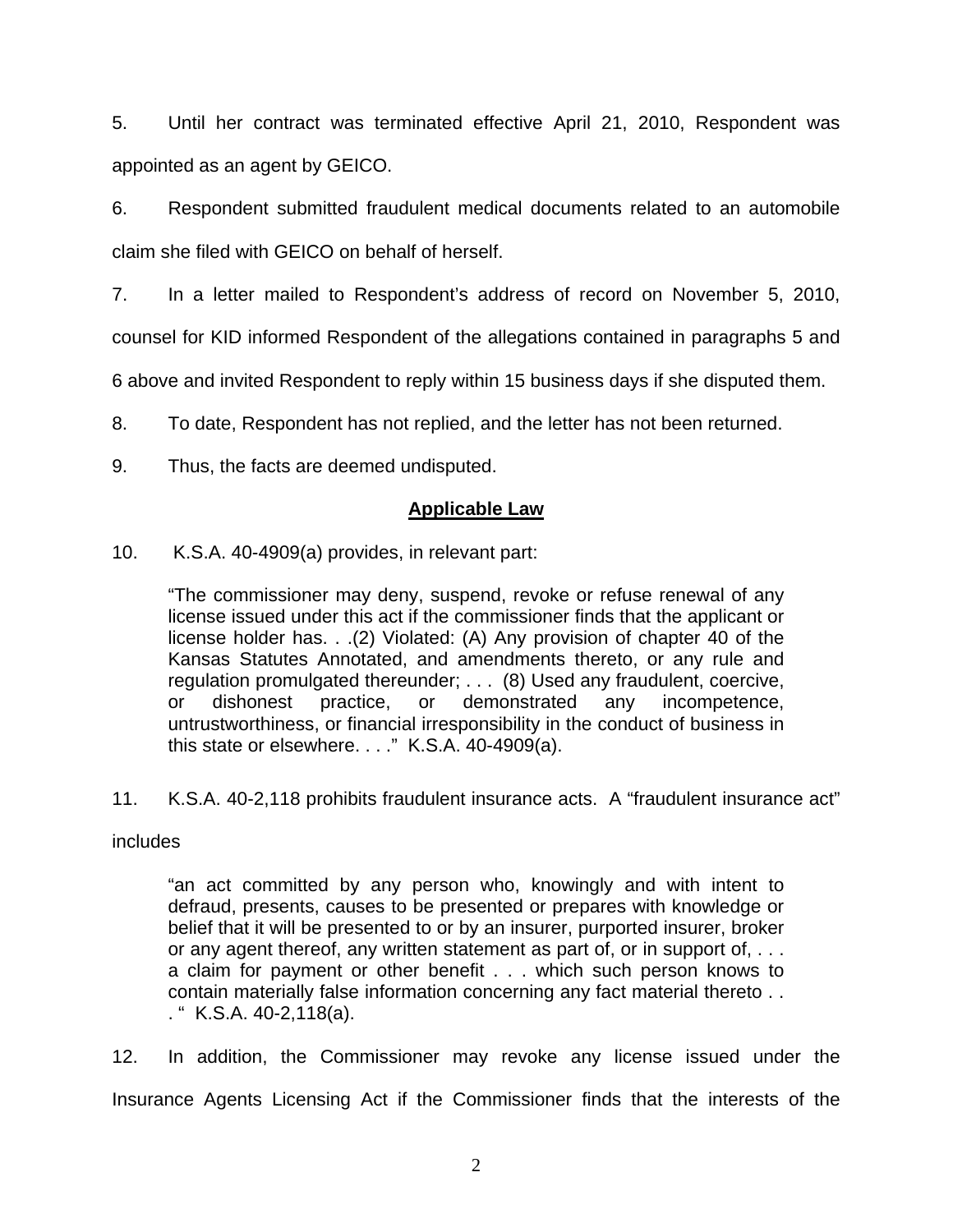insurer or the insurable interests of the public are not properly served under such license. K.S.A. 40-4909(b).

#### **Conclusions of Law**

13. The Commissioner has jurisdiction over Respondent as well as the subject matter of this proceeding, and such proceeding is held in the public interest.

14. The Commissioner finds, based on the facts contained in paragraphs 5 and 6 above, that Respondent has used fraudulent, coercive, or dishonest practices.

15. Further, Respondent has committed a fraudulent insurance act in violation of K.S.A. 40-2,118.

16. Based on the foregoing findings, the Commissioner concludes that sufficient grounds exist for the revocation of Respondent's insurance agent's license pursuant to K.S.A. 40-4909(a).

17. The Commissioner further concludes Respondent's license may be revoked pursuant to K.S.A. 40-4909(b) because the license is not properly serving the interests of the insurer and the insurable interests of the public.

18. Based on the facts and circumstances set forth herein, it appears that the use of summary proceedings in this matter is appropriate, in accordance with the provisions set forth in K.S.A. 77-537(a), in that the use of summary proceedings does not violate any provision of the law, the protection of the public interest does not require the KID to give notice and opportunity to participate to persons other than Respondent, and after investigation, KID believes in good faith that the allegations will be supported to the applicable standard of proof.

3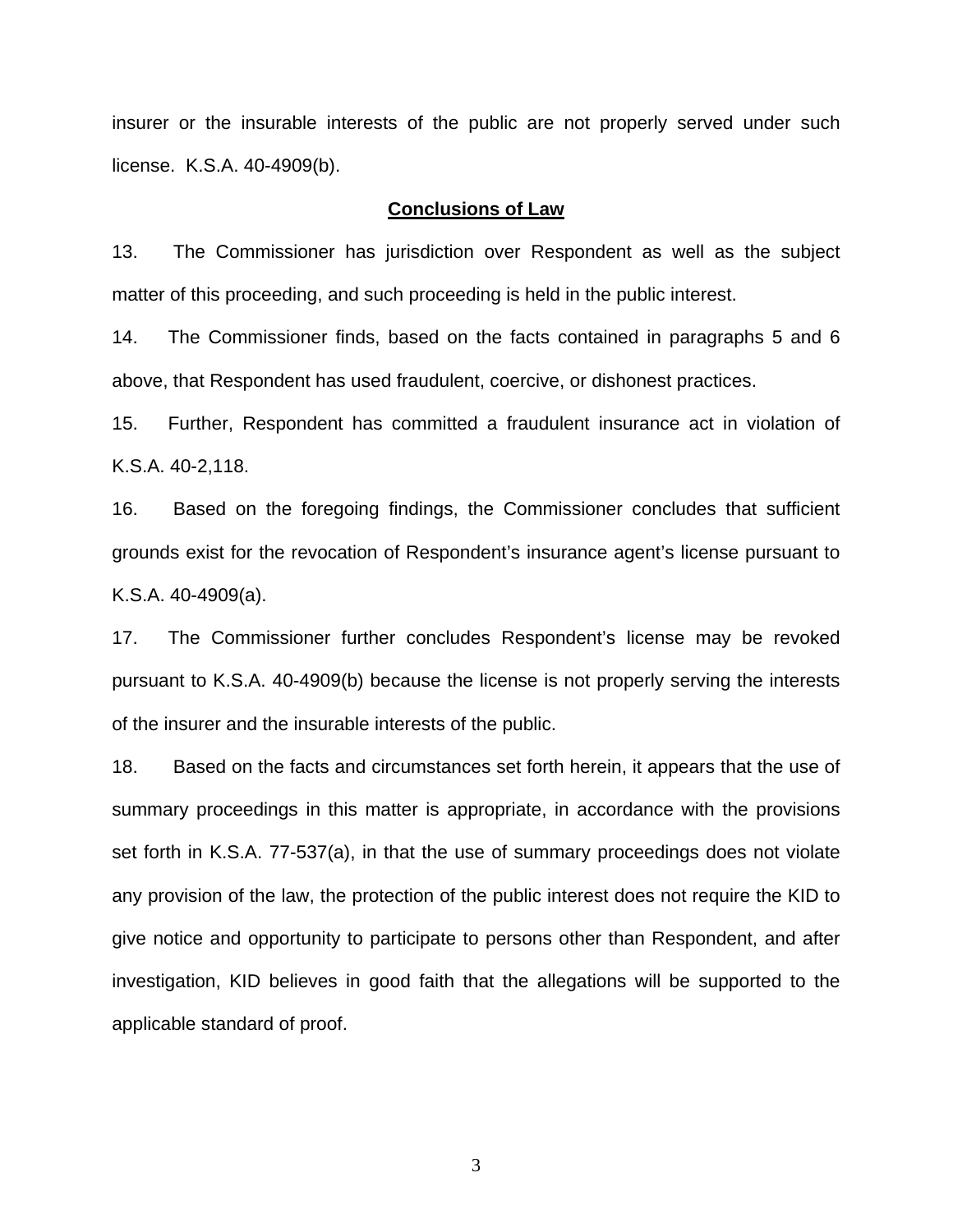## **IT IS THEREFORE ORDERED BY THE COMMISSIONER OF INSURANCE**

**THAT** the Kansas nonresident insurance agent's license of JANAY MORGAN MAJORS is hereby **REVOKED. It is further ordered,** that JANAY MORGAN MAJORS shall **CEASE and DESIST** from the sale, solicitation, or negotiation of insurance and/or receiving compensation deriving from the sale, solicitation, or negotiation of insurance conducted on and after the effective date of this order.

## **IT IS SO ORDERED THIS \_\_\_3rd\_\_ DAY OF DECEMBER 2010, IN THE CITY OF TOPEKA, COUNTY OF SHAWNEE, STATE OF KANSAS.**



 \_/s/ Sandy Praeger\_\_\_\_\_\_\_\_\_\_\_\_\_\_\_\_ Sandy Praeger Commissioner of Insurance

/s/ John W. Campbell John W. Campbell General Counsel

## **NOTICE OF RIGHTS TO HEARING AND REVIEW**

**Within fifteen (15) days of the date of service of this Summary Order, Respondent** may submit a written request for a hearing pursuant to K.S.A. 77-537 and K.S.A. 77-542. Any request for a hearing should be addressed to the following:

 John W. Campbell, General Counsel Kansas Insurance Department 420 S.W. 9<sup>th</sup> Street Topeka, Kansas 66612

If a hearing is requested, the Kansas Insurance Department will serve notice of the time and place of the hearing and information on procedures, right of representation, and other rights of parties relating to the conduct of the hearing.